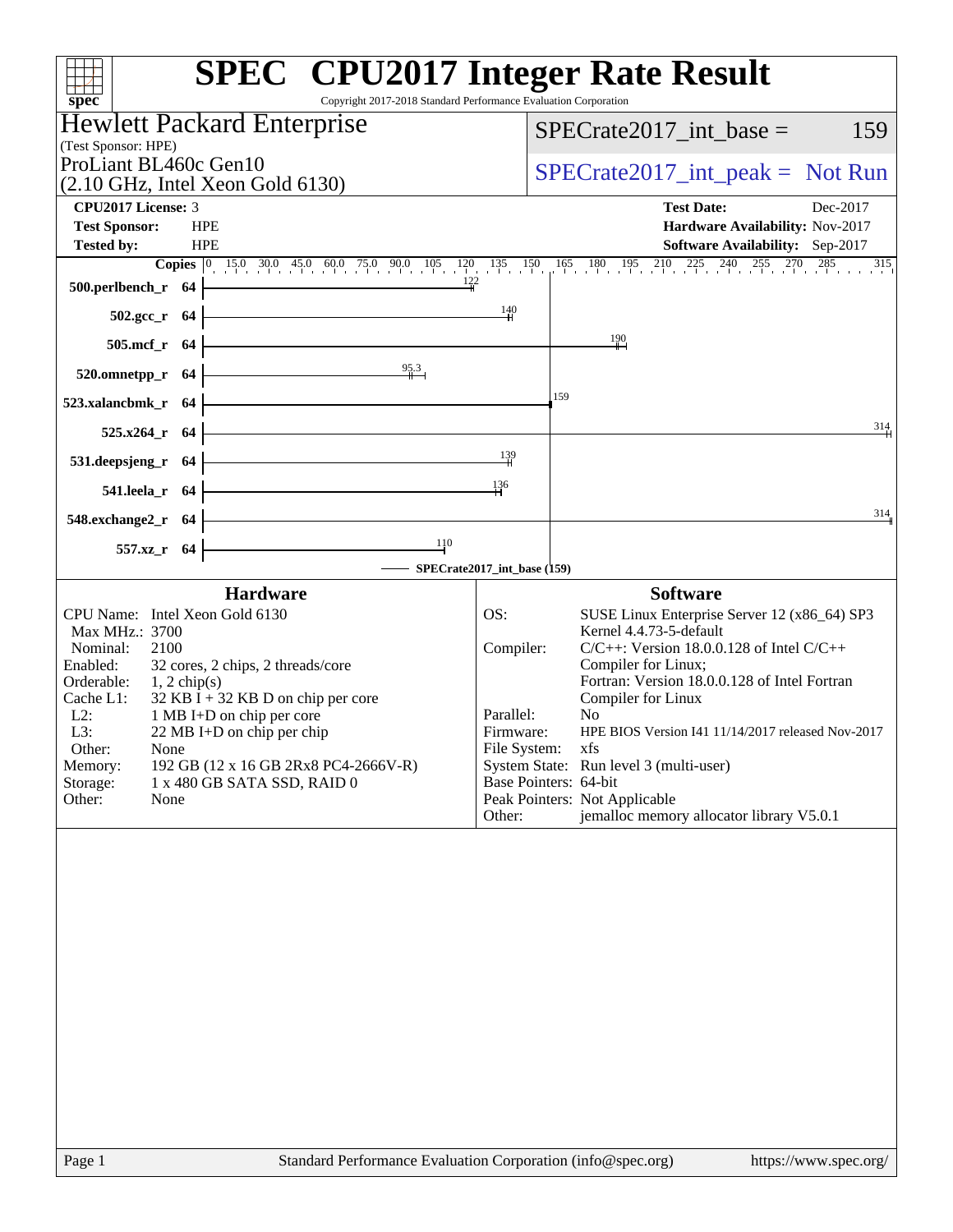

Copyright 2017-2018 Standard Performance Evaluation Corporation

### Hewlett Packard Enterprise

 $SPECTate2017\_int\_base = 159$ 

### (Test Sponsor: HPE)

(2.10 GHz, Intel Xeon Gold 6130)

ProLiant BL460c Gen10  $SPECTA 61460$  [SPECrate2017\\_int\\_peak =](http://www.spec.org/auto/cpu2017/Docs/result-fields.html#SPECrate2017intpeak) Not Run

# **[CPU2017 License:](http://www.spec.org/auto/cpu2017/Docs/result-fields.html#CPU2017License)** 3 **[Test Date:](http://www.spec.org/auto/cpu2017/Docs/result-fields.html#TestDate)** Dec-2017

**[Test Sponsor:](http://www.spec.org/auto/cpu2017/Docs/result-fields.html#TestSponsor)** HPE **[Hardware Availability:](http://www.spec.org/auto/cpu2017/Docs/result-fields.html#HardwareAvailability)** Nov-2017 **[Tested by:](http://www.spec.org/auto/cpu2017/Docs/result-fields.html#Testedby)** HPE **[Software Availability:](http://www.spec.org/auto/cpu2017/Docs/result-fields.html#SoftwareAvailability)** Sep-2017

#### **[Results Table](http://www.spec.org/auto/cpu2017/Docs/result-fields.html#ResultsTable)**

|                                               | <b>Base</b>   |                |       |                |       |                | <b>Peak</b> |               |                |              |                |              |                |              |
|-----------------------------------------------|---------------|----------------|-------|----------------|-------|----------------|-------------|---------------|----------------|--------------|----------------|--------------|----------------|--------------|
| <b>Benchmark</b>                              | <b>Copies</b> | <b>Seconds</b> | Ratio | <b>Seconds</b> | Ratio | <b>Seconds</b> | Ratio       | <b>Copies</b> | <b>Seconds</b> | <b>Ratio</b> | <b>Seconds</b> | <b>Ratio</b> | <b>Seconds</b> | <b>Ratio</b> |
| $500.$ perlbench_r                            | 64            | 824            | 124   | 832            | 122   | 834            | 122         |               |                |              |                |              |                |              |
| $502.\text{sec}$ <sub>r</sub>                 | 64            | 642            | 141   | 651            | 139   | 649            | 140         |               |                |              |                |              |                |              |
| $505$ .mcf $r$                                | 64            | 535            | 193   | 545            | 190   | 547            | 189         |               |                |              |                |              |                |              |
| 520.omnetpp_r                                 | 64            | 827            | 101   | 892            | 94.2  | 881            | 95.3        |               |                |              |                |              |                |              |
| 523.xalancbmk r                               | 64            | 425            | 159   | 427            | 158   | 426            | 159         |               |                |              |                |              |                |              |
| 525.x264 r                                    | 64            | 357            | 314   | 359            | 312   | 357            | 314         |               |                |              |                |              |                |              |
| 531.deepsjeng_r                               | 64            | 522            | 141   | 527            | 139   | 527            | 139         |               |                |              |                |              |                |              |
| 541.leela r                                   | 64            | 777            | 136   | 780            | 136   | 793            | 134         |               |                |              |                |              |                |              |
| 548.exchange2_r                               | 64            | 535            | 314   | 533            | 315   | 535            | 314         |               |                |              |                |              |                |              |
| 557.xz r                                      | 64            | 626            | 110   | 628            | 110   | 627            | <b>110</b>  |               |                |              |                |              |                |              |
| $SPECrate2017$ int base =<br>159              |               |                |       |                |       |                |             |               |                |              |                |              |                |              |
| $SPECrate2017\_int\_peak =$<br><b>Not Run</b> |               |                |       |                |       |                |             |               |                |              |                |              |                |              |

Results appear in the [order in which they were run](http://www.spec.org/auto/cpu2017/Docs/result-fields.html#RunOrder). Bold underlined text [indicates a median measurement.](http://www.spec.org/auto/cpu2017/Docs/result-fields.html#Median)

#### **[Submit Notes](http://www.spec.org/auto/cpu2017/Docs/result-fields.html#SubmitNotes)**

 The numactl mechanism was used to bind copies to processors. The config file option 'submit' was used to generate numactl commands to bind each copy to a specific processor. For details, please see the config file.

### **[Operating System Notes](http://www.spec.org/auto/cpu2017/Docs/result-fields.html#OperatingSystemNotes)**

 Stack size set to unlimited using "ulimit -s unlimited" Prior to runcpu invocation Filesystem page cache synced and cleared with: sync; echo 3> /proc/sys/vm/drop\_caches runcpu command invoked through numactl i.e.: numactl --interleave=all runcpu <etc> irqbalance disabled with "service irqbalance stop" tuned profile set with "tuned-adm profile throughput-performance" VM Dirty ratio was set to 40 using "echo 40 > /proc/sys/vm/dirty\_ratio" Numa balancing was disabled using "echo 0 > /proc/sys/kernel/numa\_balancing"

### **[General Notes](http://www.spec.org/auto/cpu2017/Docs/result-fields.html#GeneralNotes)**

Environment variables set by runcpu before the start of the run: LD\_LIBRARY\_PATH = "/home/cpu2017/lib/ia32:/home/cpu2017/lib/intel64:/home/cpu2017/je5.0.1-32:/home/cpu2017/je5.0.1-64"

 Binaries compiled on a system with 1x Intel Core i7-4790 CPU + 32GB RAM memory using Redhat Enterprise Linux 7.4

No: The test sponsor attests, as of date of publication, that CVE-2017-5754 (Meltdown)

**(Continued on next page)**

| Page |  |
|------|--|
|      |  |

Page 2 Standard Performance Evaluation Corporation [\(info@spec.org\)](mailto:info@spec.org) <https://www.spec.org/>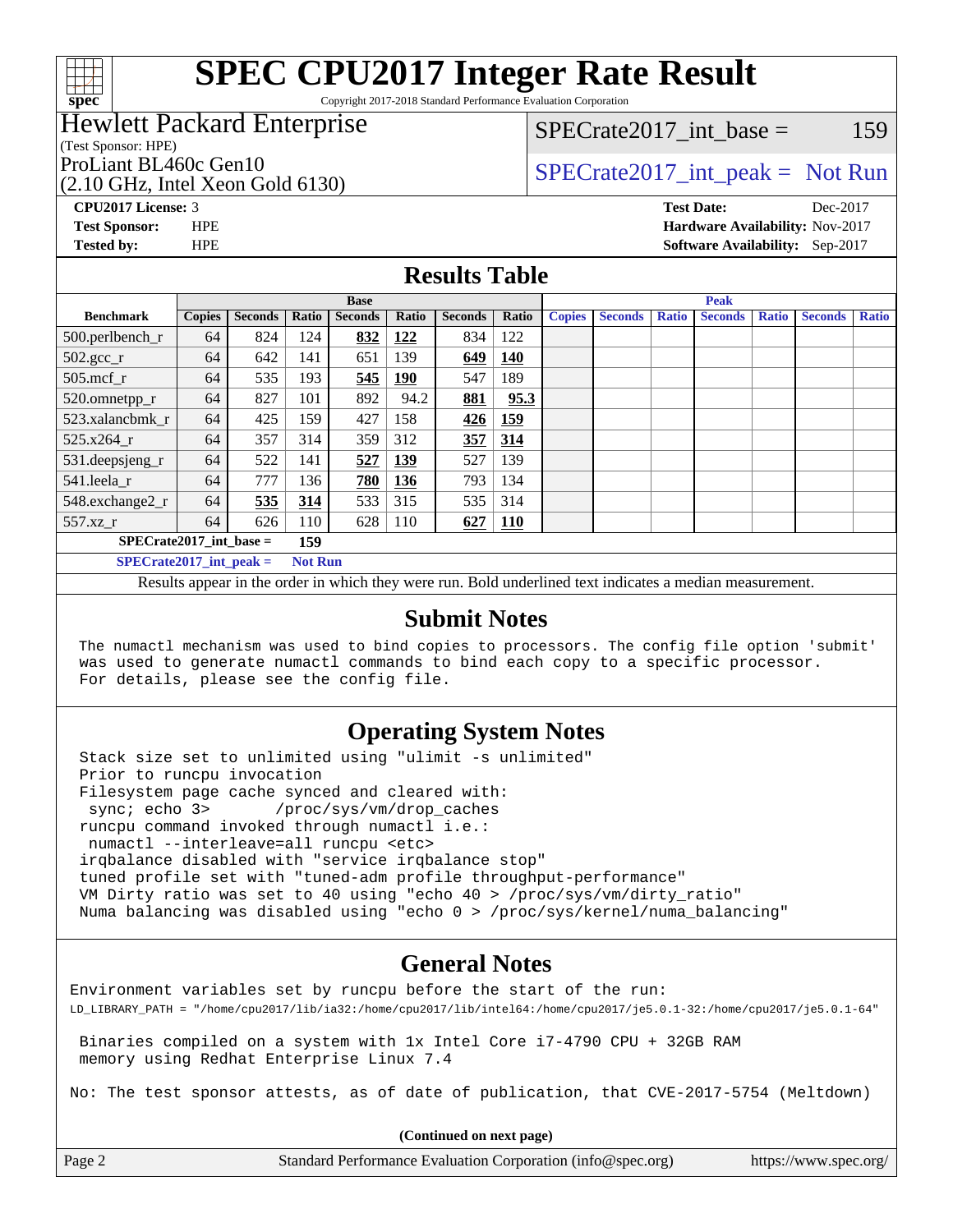### $+\!\!+\!\!$ **[spec](http://www.spec.org/)**

# **[SPEC CPU2017 Integer Rate Result](http://www.spec.org/auto/cpu2017/Docs/result-fields.html#SPECCPU2017IntegerRateResult)**

Copyright 2017-2018 Standard Performance Evaluation Corporation

#### Hewlett Packard Enterprise

 $SPECTate2017\_int\_base = 159$ 

#### (Test Sponsor: HPE)

(2.10 GHz, Intel Xeon Gold 6130)

ProLiant BL460c Gen10  $SPECTA 61460$  [SPECrate2017\\_int\\_peak =](http://www.spec.org/auto/cpu2017/Docs/result-fields.html#SPECrate2017intpeak) Not Run

**[Tested by:](http://www.spec.org/auto/cpu2017/Docs/result-fields.html#Testedby)** HPE **[Software Availability:](http://www.spec.org/auto/cpu2017/Docs/result-fields.html#SoftwareAvailability)** Sep-2017

**[CPU2017 License:](http://www.spec.org/auto/cpu2017/Docs/result-fields.html#CPU2017License)** 3 **[Test Date:](http://www.spec.org/auto/cpu2017/Docs/result-fields.html#TestDate)** Dec-2017 **[Test Sponsor:](http://www.spec.org/auto/cpu2017/Docs/result-fields.html#TestSponsor)** HPE **[Hardware Availability:](http://www.spec.org/auto/cpu2017/Docs/result-fields.html#HardwareAvailability)** Nov-2017

#### **[General Notes \(Continued\)](http://www.spec.org/auto/cpu2017/Docs/result-fields.html#GeneralNotes)**

is mitigated in the system as tested and documented. No: The test sponsor attests, as of date of publication, that CVE-2017-5753 (Spectre variant 1) is mitigated in the system as tested and documented. No: The test sponsor attests, as of date of publication, that CVE-2017-5715 (Spectre variant 2) is mitigated in the system as tested and documented.

This benchmark result is intended to provide perspective on past performance using the historical hardware and/or software described on this result page.

The system as described on this result page was formerly generally available. At the time of this publication, it may not be shipping, and/or may not be supported, and/or may fail to meet other tests of General Availability described in the SPEC OSG Policy document, <http://wwww.spec.org/osg/policy.htm.>

This measured result may not be representative of the result that would be measured were this benchmark run with hardware and software available as of the publication date.

jemalloc: configured and built at default for 32bit (i686) and 64bit (x86\_64) targets; built with RedHat Enterprise 7.4, and the system compiler gcc 4.8.5; sources available from jemalloc.net or <https://github.com/jemalloc/jemalloc/releases>

### **[Platform Notes](http://www.spec.org/auto/cpu2017/Docs/result-fields.html#PlatformNotes)**

 BIOS Configuration: Thermal Configuration set to Maximum Cooling Memory Patrol Scrubbing set to Disabled LLC Prefetch set to Enabled LLC Dead Line Allocation set to Disabled Workload Profile set to General Throughput Compute Minimum Processor Idle Power Core C-State set to C1E State Sysinfo program /home/cpu2017/bin/sysinfo Rev: r5797 of 2017-06-14 96c45e4568ad54c135fd618bcc091c0f running on bl460c107 Tue Dec 19 01:16:52 2017 SUT (System Under Test) info as seen by some common utilities. For more information on this section, see <https://www.spec.org/cpu2017/Docs/config.html#sysinfo> From /proc/cpuinfo model name : Intel(R) Xeon(R) Gold 6130 CPU @ 2.10GHz 2 "physical id"s (chips) 64 "processors" cores, siblings (Caution: counting these is hw and system dependent. The following

**(Continued on next page)**

| Page 3 | Standard Performance Evaluation Corporation (info@spec.org) | https://www.spec.org/ |
|--------|-------------------------------------------------------------|-----------------------|
|--------|-------------------------------------------------------------|-----------------------|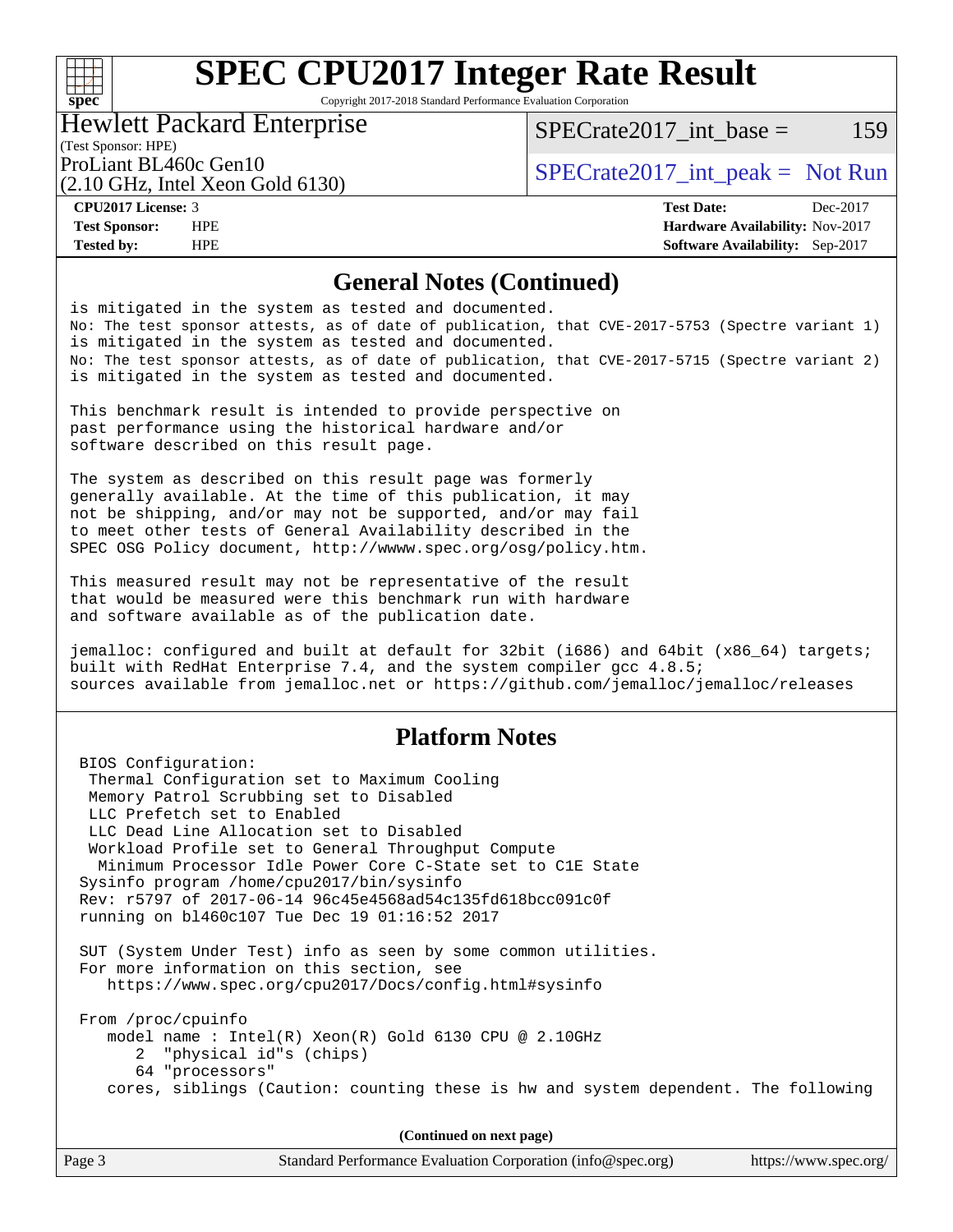| Q)<br>ŧ<br>ĉ.<br>U<br>Ų |  |  |  |  |  |
|-------------------------|--|--|--|--|--|

Copyright 2017-2018 Standard Performance Evaluation Corporation

| <b>Hewlett Packard Enterprise</b> |  |
|-----------------------------------|--|
| (Test Sponsor: HPE)               |  |

 $SPECTate2017\_int\_base = 159$ 

(2.10 GHz, Intel Xeon Gold 6130)

ProLiant BL460c Gen10  $SPECTA 61460$   $SPECTA 61300$   $SPECTA 61200$ 

**[CPU2017 License:](http://www.spec.org/auto/cpu2017/Docs/result-fields.html#CPU2017License)** 3 **[Test Date:](http://www.spec.org/auto/cpu2017/Docs/result-fields.html#TestDate)** Dec-2017 **[Test Sponsor:](http://www.spec.org/auto/cpu2017/Docs/result-fields.html#TestSponsor)** HPE **[Hardware Availability:](http://www.spec.org/auto/cpu2017/Docs/result-fields.html#HardwareAvailability)** Nov-2017 **[Tested by:](http://www.spec.org/auto/cpu2017/Docs/result-fields.html#Testedby)** HPE **[Software Availability:](http://www.spec.org/auto/cpu2017/Docs/result-fields.html#SoftwareAvailability)** Sep-2017

#### **[Platform Notes \(Continued\)](http://www.spec.org/auto/cpu2017/Docs/result-fields.html#PlatformNotes)**

 excerpts from /proc/cpuinfo might not be reliable. Use with caution.) cpu cores : 16 siblings : 32 physical 0: cores 0 1 2 3 4 5 6 7 8 9 10 11 12 13 14 15 physical 1: cores 0 1 2 3 4 5 6 7 8 9 10 11 12 13 14 15 From lscpu: Architecture: x86\_64 CPU op-mode(s): 32-bit, 64-bit Byte Order: Little Endian  $CPU(s):$  64 On-line CPU(s) list: 0-63 Thread(s) per core: 2 Core(s) per socket: 16 Socket(s): 2 NUMA node(s): 4 Vendor ID: GenuineIntel CPU family: 6 Model: 85 Model name: Intel(R) Xeon(R) Gold 6130 CPU @ 2.10GHz Stepping: 4 CPU MHz: 2095.104 BogoMIPS: 4190.20 Virtualization: VT-x L1d cache: 32K L1i cache: 32K<br>
L2 cache: 1024K  $L2$  cache: L3 cache: 22528K NUMA node0 CPU(s): 0-7,32-39 NUMA node1 CPU(s): 8-15,40-47 NUMA node2 CPU(s): 16-23,48-55 NUMA node3 CPU(s): 24-31,56-63 Flags: fpu vme de pse tsc msr pae mce cx8 apic sep mtrr pge mca cmov pat pse36 clflush dts acpi mmx fxsr sse sse2 ss ht tm pbe syscall nx pdpe1gb rdtscp lm constant\_tsc art arch\_perfmon pebs bts rep\_good nopl xtopology nonstop\_tsc aperfmperf eagerfpu pni pclmulqdq dtes64 monitor ds\_cpl vmx smx est tm2 ssse3 sdbg fma cx16 xtpr pdcm pcid dca sse4\_1 sse4\_2 x2apic movbe popcnt tsc\_deadline\_timer aes xsave avx f16c rdrand lahf\_lm abm 3dnowprefetch ida arat epb pln pts dtherm intel\_pt tpr\_shadow vnmi flexpriority ept vpid fsgsbase tsc\_adjust bmi1 hle avx2 smep bmi2 erms invpcid rtm cqm mpx avx512f avx512dq rdseed adx smap clflushopt clwb avx512cd avx512bw avx512vl xsaveopt xsavec xgetbv1 cqm\_llc cqm\_occup\_llc pku ospke /proc/cpuinfo cache data cache size : 22528 KB From numactl --hardware WARNING: a numactl 'node' might or might not correspond to a physical chip.

Page 4 Standard Performance Evaluation Corporation [\(info@spec.org\)](mailto:info@spec.org) <https://www.spec.org/> **(Continued on next page)**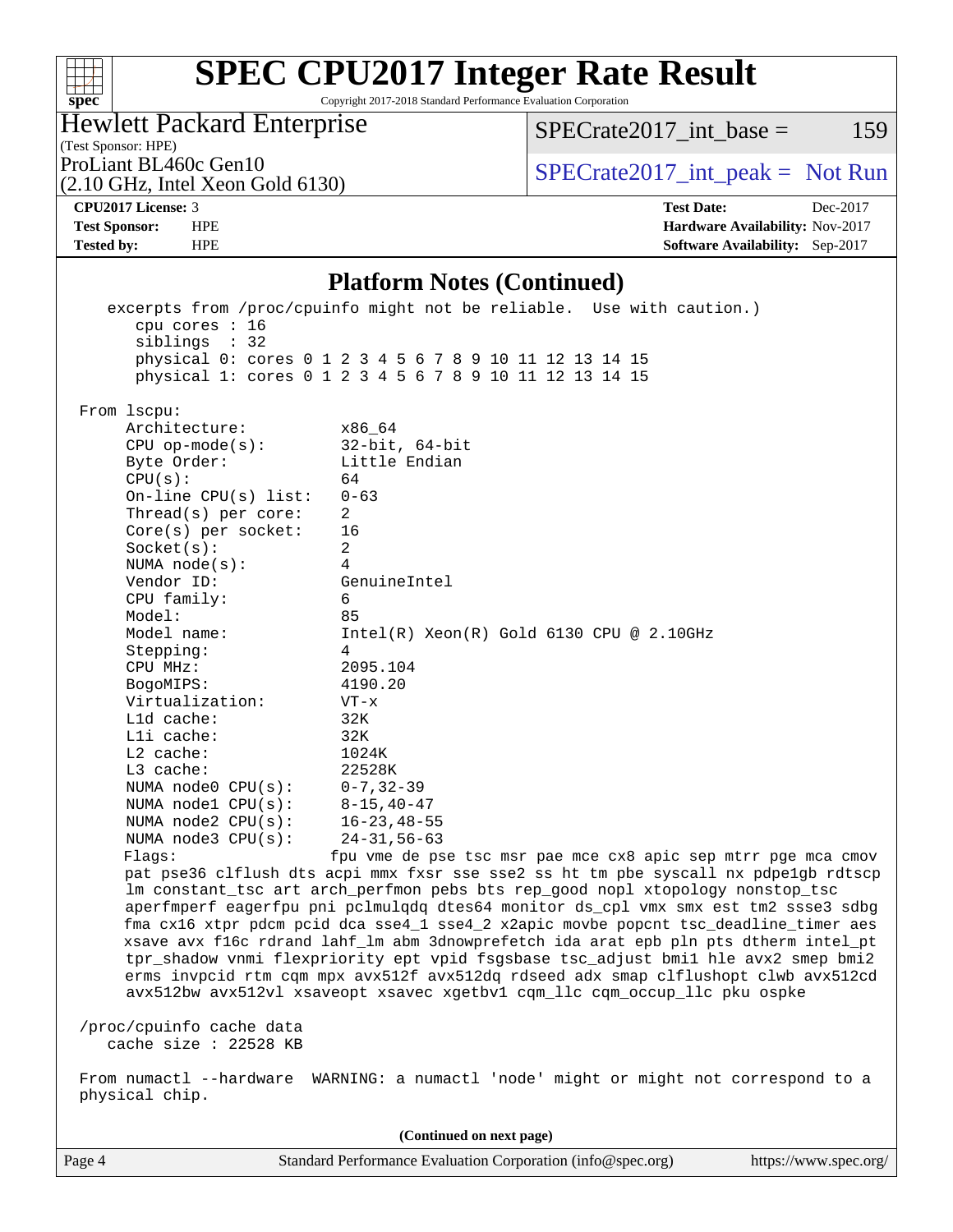

Copyright 2017-2018 Standard Performance Evaluation Corporation

### Hewlett Packard Enterprise

(2.10 GHz, Intel Xeon Gold 6130)

 $SPECTate2017\_int\_base = 159$ 

(Test Sponsor: HPE)

ProLiant BL460c Gen10  $SPECTA 6130$   $SPECTA 6130$   $SPECTA 6130$ 

**[CPU2017 License:](http://www.spec.org/auto/cpu2017/Docs/result-fields.html#CPU2017License)** 3 **[Test Date:](http://www.spec.org/auto/cpu2017/Docs/result-fields.html#TestDate)** Dec-2017 **[Test Sponsor:](http://www.spec.org/auto/cpu2017/Docs/result-fields.html#TestSponsor)** HPE **[Hardware Availability:](http://www.spec.org/auto/cpu2017/Docs/result-fields.html#HardwareAvailability)** Nov-2017 **[Tested by:](http://www.spec.org/auto/cpu2017/Docs/result-fields.html#Testedby)** HPE **[Software Availability:](http://www.spec.org/auto/cpu2017/Docs/result-fields.html#SoftwareAvailability)** Sep-2017

#### **[Platform Notes \(Continued\)](http://www.spec.org/auto/cpu2017/Docs/result-fields.html#PlatformNotes)**

 available: 4 nodes (0-3) node 0 cpus: 0 1 2 3 4 5 6 7 32 33 34 35 36 37 38 39 node 0 size: 47965 MB node 0 free: 47675 MB node 1 cpus: 8 9 10 11 12 13 14 15 40 41 42 43 44 45 46 47 node 1 size: 48381 MB node 1 free: 48046 MB node 2 cpus: 16 17 18 19 20 21 22 23 48 49 50 51 52 53 54 55 node 2 size: 48381 MB node 2 free: 48248 MB node 3 cpus: 24 25 26 27 28 29 30 31 56 57 58 59 60 61 62 63 node 3 size: 48380 MB node 3 free: 48251 MB node distances: node 0 1 2 3 0: 10 21 31 31 1: 21 10 31 31 2: 31 31 10 21 3: 31 31 21 10 From /proc/meminfo MemTotal: 197744368 kB HugePages\_Total: 0 Hugepagesize: 2048 kB From /etc/\*release\* /etc/\*version\* SuSE-release: SUSE Linux Enterprise Server 12 (x86\_64) VERSION = 12 PATCHLEVEL = 3 # This file is deprecated and will be removed in a future service pack or release. # Please check /etc/os-release for details about this release. os-release: NAME="SLES" VERSION="12-SP3" VERSION\_ID="12.3" PRETTY\_NAME="SUSE Linux Enterprise Server 12 SP3" ID="sles" ANSI\_COLOR="0;32" CPE\_NAME="cpe:/o:suse:sles:12:sp3" uname -a: Linux bl460c107 4.4.73-5-default #1 SMP Tue Jul 4 15:33:39 UTC 2017 (b7ce4e4) x86\_64 x86\_64 x86\_64 GNU/Linux run-level 3 Dec 19 01:15 **(Continued on next page)**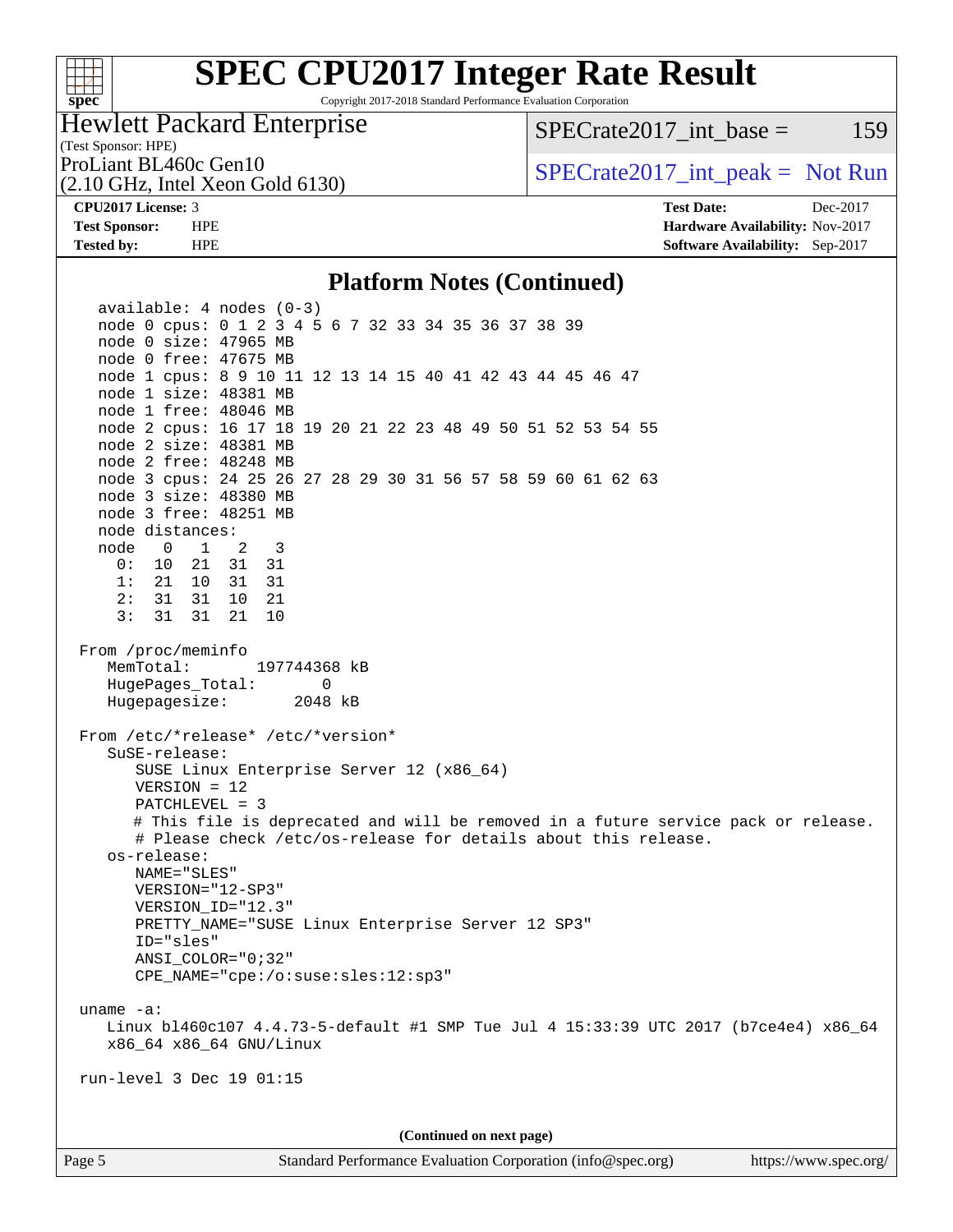#### **[SPEC CPU2017 Integer Rate Result](http://www.spec.org/auto/cpu2017/Docs/result-fields.html#SPECCPU2017IntegerRateResult)**  $+\hskip -1.5pt +\hskip -1.5pt +$ **[spec](http://www.spec.org/)** Copyright 2017-2018 Standard Performance Evaluation Corporation Hewlett Packard Enterprise  $SPECTate2017\_int\_base = 159$ (Test Sponsor: HPE) ProLiant BL460c Gen10  $SPECTR = \n\begin{cases}\n\text{SPECrate2017\_int\_peak = Not Run}\n\end{cases}$ (2.10 GHz, Intel Xeon Gold 6130) **[CPU2017 License:](http://www.spec.org/auto/cpu2017/Docs/result-fields.html#CPU2017License)** 3 **[Test Date:](http://www.spec.org/auto/cpu2017/Docs/result-fields.html#TestDate)** Dec-2017 **[Test Sponsor:](http://www.spec.org/auto/cpu2017/Docs/result-fields.html#TestSponsor)** HPE **[Hardware Availability:](http://www.spec.org/auto/cpu2017/Docs/result-fields.html#HardwareAvailability)** Nov-2017 **[Tested by:](http://www.spec.org/auto/cpu2017/Docs/result-fields.html#Testedby)** HPE **[Software Availability:](http://www.spec.org/auto/cpu2017/Docs/result-fields.html#SoftwareAvailability)** Sep-2017 **[Platform Notes \(Continued\)](http://www.spec.org/auto/cpu2017/Docs/result-fields.html#PlatformNotes)** SPEC is set to: /home/cpu2017 Filesystem Type Size Used Avail Use% Mounted on /dev/sda4 xfs 300G 140G 160G 47% /home Additional information from dmidecode follows. WARNING: Use caution when you interpret this section. The 'dmidecode' program reads system data which is "intended to allow hardware to be accurately determined", but the intent may not be met, as there are frequent changes to hardware, firmware, and the "DMTF SMBIOS" standard. BIOS HPE I41 11/14/2017 Memory: 4x UNKNOWN NOT AVAILABLE 12x UNKNOWN NOT AVAILABLE 16 GB 2 rank 2666 (End of data from sysinfo program) **[Compiler Version Notes](http://www.spec.org/auto/cpu2017/Docs/result-fields.html#CompilerVersionNotes)** ============================================================================== CC 500.perlbench\_r(base)  $502.\text{gcc\_r}$ (base)  $505.\text{mcf\_r}$ (base)  $525.\text{x}$ 264\_r(base) 557.xz\_r(base) ----------------------------------------------------------------------------- icc (ICC) 18.0.0 20170811 Copyright (C) 1985-2017 Intel Corporation. All rights reserved. ------------------------------------------------------------------------------ ============================================================================== CXXC 520.omnetpp\_r(base) 523.xalancbmk\_r(base) 531.deepsjeng\_r(base) 541.leela\_r(base) ----------------------------------------------------------------------------- icpc (ICC) 18.0.0 20170811 Copyright (C) 1985-2017 Intel Corporation. All rights reserved. ------------------------------------------------------------------------------ ============================================================================== FC 548.exchange2\_r(base) ----------------------------------------------------------------------------- ifort (IFORT) 18.0.0 20170811 Copyright (C) 1985-2017 Intel Corporation. All rights reserved. ------------------------------------------------------------------------------ **[Base Compiler Invocation](http://www.spec.org/auto/cpu2017/Docs/result-fields.html#BaseCompilerInvocation)** [C benchmarks](http://www.spec.org/auto/cpu2017/Docs/result-fields.html#Cbenchmarks):  $i$ cc **(Continued on next page)**Page 6 Standard Performance Evaluation Corporation [\(info@spec.org\)](mailto:info@spec.org) <https://www.spec.org/>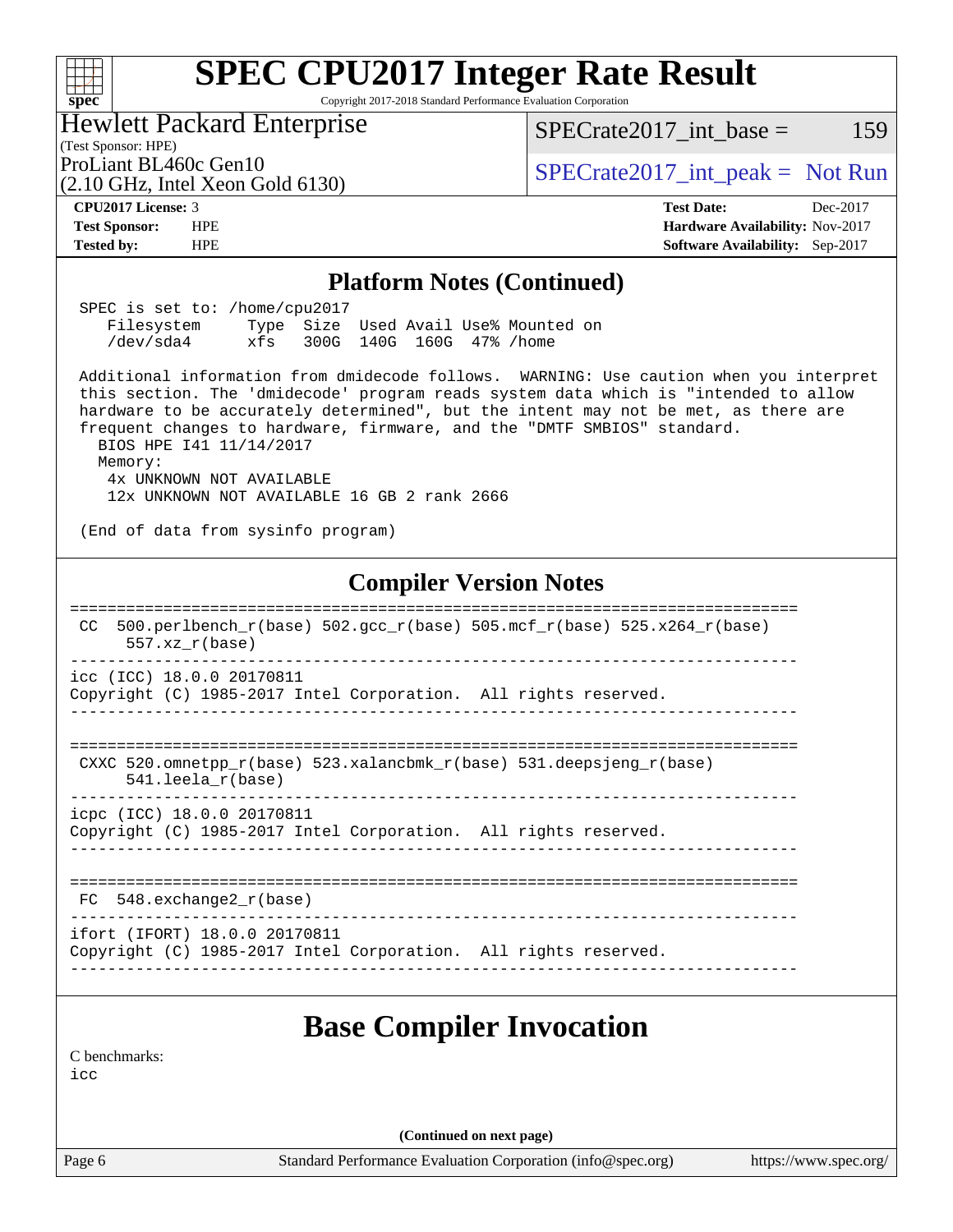

Copyright 2017-2018 Standard Performance Evaluation Corporation

### Hewlett Packard Enterprise

(Test Sponsor: HPE)

 $SPECrate2017\_int\_base = 159$ 

(2.10 GHz, Intel Xeon Gold 6130)

ProLiant BL460c Gen10  $SPECTA 61460$   $SPECTA 61300$   $SPECTA 61200$ 

**[CPU2017 License:](http://www.spec.org/auto/cpu2017/Docs/result-fields.html#CPU2017License)** 3 **[Test Date:](http://www.spec.org/auto/cpu2017/Docs/result-fields.html#TestDate)** Dec-2017 **[Test Sponsor:](http://www.spec.org/auto/cpu2017/Docs/result-fields.html#TestSponsor)** HPE **[Hardware Availability:](http://www.spec.org/auto/cpu2017/Docs/result-fields.html#HardwareAvailability)** Nov-2017 **[Tested by:](http://www.spec.org/auto/cpu2017/Docs/result-fields.html#Testedby)** HPE **[Software Availability:](http://www.spec.org/auto/cpu2017/Docs/result-fields.html#SoftwareAvailability)** Sep-2017

# **[Base Compiler Invocation \(Continued\)](http://www.spec.org/auto/cpu2017/Docs/result-fields.html#BaseCompilerInvocation)**

[C++ benchmarks:](http://www.spec.org/auto/cpu2017/Docs/result-fields.html#CXXbenchmarks) [icpc](http://www.spec.org/cpu2017/results/res2018q2/cpu2017-20171226-02285.flags.html#user_CXXbase_intel_icpc_18.0_c510b6838c7f56d33e37e94d029a35b4a7bccf4766a728ee175e80a419847e808290a9b78be685c44ab727ea267ec2f070ec5dc83b407c0218cded6866a35d07)

[Fortran benchmarks](http://www.spec.org/auto/cpu2017/Docs/result-fields.html#Fortranbenchmarks): [ifort](http://www.spec.org/cpu2017/results/res2018q2/cpu2017-20171226-02285.flags.html#user_FCbase_intel_ifort_18.0_8111460550e3ca792625aed983ce982f94888b8b503583aa7ba2b8303487b4d8a21a13e7191a45c5fd58ff318f48f9492884d4413fa793fd88dd292cad7027ca)

### **[Base Portability Flags](http://www.spec.org/auto/cpu2017/Docs/result-fields.html#BasePortabilityFlags)**

 500.perlbench\_r: [-DSPEC\\_LP64](http://www.spec.org/cpu2017/results/res2018q2/cpu2017-20171226-02285.flags.html#b500.perlbench_r_basePORTABILITY_DSPEC_LP64) [-DSPEC\\_LINUX\\_X64](http://www.spec.org/cpu2017/results/res2018q2/cpu2017-20171226-02285.flags.html#b500.perlbench_r_baseCPORTABILITY_DSPEC_LINUX_X64) 502.gcc\_r: [-DSPEC\\_LP64](http://www.spec.org/cpu2017/results/res2018q2/cpu2017-20171226-02285.flags.html#suite_basePORTABILITY502_gcc_r_DSPEC_LP64) 505.mcf\_r: [-DSPEC\\_LP64](http://www.spec.org/cpu2017/results/res2018q2/cpu2017-20171226-02285.flags.html#suite_basePORTABILITY505_mcf_r_DSPEC_LP64) 520.omnetpp\_r: [-DSPEC\\_LP64](http://www.spec.org/cpu2017/results/res2018q2/cpu2017-20171226-02285.flags.html#suite_basePORTABILITY520_omnetpp_r_DSPEC_LP64) 523.xalancbmk\_r: [-DSPEC\\_LP64](http://www.spec.org/cpu2017/results/res2018q2/cpu2017-20171226-02285.flags.html#suite_basePORTABILITY523_xalancbmk_r_DSPEC_LP64) [-DSPEC\\_LINUX](http://www.spec.org/cpu2017/results/res2018q2/cpu2017-20171226-02285.flags.html#b523.xalancbmk_r_baseCXXPORTABILITY_DSPEC_LINUX) 525.x264\_r: [-DSPEC\\_LP64](http://www.spec.org/cpu2017/results/res2018q2/cpu2017-20171226-02285.flags.html#suite_basePORTABILITY525_x264_r_DSPEC_LP64) 531.deepsjeng\_r: [-DSPEC\\_LP64](http://www.spec.org/cpu2017/results/res2018q2/cpu2017-20171226-02285.flags.html#suite_basePORTABILITY531_deepsjeng_r_DSPEC_LP64) 541.leela\_r: [-DSPEC\\_LP64](http://www.spec.org/cpu2017/results/res2018q2/cpu2017-20171226-02285.flags.html#suite_basePORTABILITY541_leela_r_DSPEC_LP64) 548.exchange2\_r: [-DSPEC\\_LP64](http://www.spec.org/cpu2017/results/res2018q2/cpu2017-20171226-02285.flags.html#suite_basePORTABILITY548_exchange2_r_DSPEC_LP64) 557.xz\_r: [-DSPEC\\_LP64](http://www.spec.org/cpu2017/results/res2018q2/cpu2017-20171226-02285.flags.html#suite_basePORTABILITY557_xz_r_DSPEC_LP64)

## **[Base Optimization Flags](http://www.spec.org/auto/cpu2017/Docs/result-fields.html#BaseOptimizationFlags)**

[C benchmarks](http://www.spec.org/auto/cpu2017/Docs/result-fields.html#Cbenchmarks):

[-Wl,-z,muldefs](http://www.spec.org/cpu2017/results/res2018q2/cpu2017-20171226-02285.flags.html#user_CCbase_link_force_multiple1_b4cbdb97b34bdee9ceefcfe54f4c8ea74255f0b02a4b23e853cdb0e18eb4525ac79b5a88067c842dd0ee6996c24547a27a4b99331201badda8798ef8a743f577) [-xCORE-AVX512](http://www.spec.org/cpu2017/results/res2018q2/cpu2017-20171226-02285.flags.html#user_CCbase_f-xCORE-AVX512) [-ipo](http://www.spec.org/cpu2017/results/res2018q2/cpu2017-20171226-02285.flags.html#user_CCbase_f-ipo) [-O3](http://www.spec.org/cpu2017/results/res2018q2/cpu2017-20171226-02285.flags.html#user_CCbase_f-O3) [-no-prec-div](http://www.spec.org/cpu2017/results/res2018q2/cpu2017-20171226-02285.flags.html#user_CCbase_f-no-prec-div) [-qopt-mem-layout-trans=3](http://www.spec.org/cpu2017/results/res2018q2/cpu2017-20171226-02285.flags.html#user_CCbase_f-qopt-mem-layout-trans_de80db37974c74b1f0e20d883f0b675c88c3b01e9d123adea9b28688d64333345fb62bc4a798493513fdb68f60282f9a726aa07f478b2f7113531aecce732043) [-L/usr/local/je5.0.1-64/lib](http://www.spec.org/cpu2017/results/res2018q2/cpu2017-20171226-02285.flags.html#user_CCbase_jemalloc_link_path64_4b10a636b7bce113509b17f3bd0d6226c5fb2346b9178c2d0232c14f04ab830f976640479e5c33dc2bcbbdad86ecfb6634cbbd4418746f06f368b512fced5394) [-ljemalloc](http://www.spec.org/cpu2017/results/res2018q2/cpu2017-20171226-02285.flags.html#user_CCbase_jemalloc_link_lib_d1249b907c500fa1c0672f44f562e3d0f79738ae9e3c4a9c376d49f265a04b9c99b167ecedbf6711b3085be911c67ff61f150a17b3472be731631ba4d0471706)

[C++ benchmarks:](http://www.spec.org/auto/cpu2017/Docs/result-fields.html#CXXbenchmarks) [-Wl,-z,muldefs](http://www.spec.org/cpu2017/results/res2018q2/cpu2017-20171226-02285.flags.html#user_CXXbase_link_force_multiple1_b4cbdb97b34bdee9ceefcfe54f4c8ea74255f0b02a4b23e853cdb0e18eb4525ac79b5a88067c842dd0ee6996c24547a27a4b99331201badda8798ef8a743f577) [-xCORE-AVX512](http://www.spec.org/cpu2017/results/res2018q2/cpu2017-20171226-02285.flags.html#user_CXXbase_f-xCORE-AVX512) [-ipo](http://www.spec.org/cpu2017/results/res2018q2/cpu2017-20171226-02285.flags.html#user_CXXbase_f-ipo) [-O3](http://www.spec.org/cpu2017/results/res2018q2/cpu2017-20171226-02285.flags.html#user_CXXbase_f-O3) [-no-prec-div](http://www.spec.org/cpu2017/results/res2018q2/cpu2017-20171226-02285.flags.html#user_CXXbase_f-no-prec-div) [-qopt-mem-layout-trans=3](http://www.spec.org/cpu2017/results/res2018q2/cpu2017-20171226-02285.flags.html#user_CXXbase_f-qopt-mem-layout-trans_de80db37974c74b1f0e20d883f0b675c88c3b01e9d123adea9b28688d64333345fb62bc4a798493513fdb68f60282f9a726aa07f478b2f7113531aecce732043) [-L/usr/local/je5.0.1-64/lib](http://www.spec.org/cpu2017/results/res2018q2/cpu2017-20171226-02285.flags.html#user_CXXbase_jemalloc_link_path64_4b10a636b7bce113509b17f3bd0d6226c5fb2346b9178c2d0232c14f04ab830f976640479e5c33dc2bcbbdad86ecfb6634cbbd4418746f06f368b512fced5394) [-ljemalloc](http://www.spec.org/cpu2017/results/res2018q2/cpu2017-20171226-02285.flags.html#user_CXXbase_jemalloc_link_lib_d1249b907c500fa1c0672f44f562e3d0f79738ae9e3c4a9c376d49f265a04b9c99b167ecedbf6711b3085be911c67ff61f150a17b3472be731631ba4d0471706)

#### [Fortran benchmarks](http://www.spec.org/auto/cpu2017/Docs/result-fields.html#Fortranbenchmarks):

[-Wl,-z,muldefs](http://www.spec.org/cpu2017/results/res2018q2/cpu2017-20171226-02285.flags.html#user_FCbase_link_force_multiple1_b4cbdb97b34bdee9ceefcfe54f4c8ea74255f0b02a4b23e853cdb0e18eb4525ac79b5a88067c842dd0ee6996c24547a27a4b99331201badda8798ef8a743f577) [-xCORE-AVX512](http://www.spec.org/cpu2017/results/res2018q2/cpu2017-20171226-02285.flags.html#user_FCbase_f-xCORE-AVX512) [-ipo](http://www.spec.org/cpu2017/results/res2018q2/cpu2017-20171226-02285.flags.html#user_FCbase_f-ipo) [-O3](http://www.spec.org/cpu2017/results/res2018q2/cpu2017-20171226-02285.flags.html#user_FCbase_f-O3) [-no-prec-div](http://www.spec.org/cpu2017/results/res2018q2/cpu2017-20171226-02285.flags.html#user_FCbase_f-no-prec-div) [-qopt-mem-layout-trans=3](http://www.spec.org/cpu2017/results/res2018q2/cpu2017-20171226-02285.flags.html#user_FCbase_f-qopt-mem-layout-trans_de80db37974c74b1f0e20d883f0b675c88c3b01e9d123adea9b28688d64333345fb62bc4a798493513fdb68f60282f9a726aa07f478b2f7113531aecce732043) [-nostandard-realloc-lhs](http://www.spec.org/cpu2017/results/res2018q2/cpu2017-20171226-02285.flags.html#user_FCbase_f_2003_std_realloc_82b4557e90729c0f113870c07e44d33d6f5a304b4f63d4c15d2d0f1fab99f5daaed73bdb9275d9ae411527f28b936061aa8b9c8f2d63842963b95c9dd6426b8a) [-align array32byte](http://www.spec.org/cpu2017/results/res2018q2/cpu2017-20171226-02285.flags.html#user_FCbase_align_array32byte_b982fe038af199962ba9a80c053b8342c548c85b40b8e86eb3cc33dee0d7986a4af373ac2d51c3f7cf710a18d62fdce2948f201cd044323541f22fc0fffc51b6) [-L/usr/local/je5.0.1-64/lib](http://www.spec.org/cpu2017/results/res2018q2/cpu2017-20171226-02285.flags.html#user_FCbase_jemalloc_link_path64_4b10a636b7bce113509b17f3bd0d6226c5fb2346b9178c2d0232c14f04ab830f976640479e5c33dc2bcbbdad86ecfb6634cbbd4418746f06f368b512fced5394) [-ljemalloc](http://www.spec.org/cpu2017/results/res2018q2/cpu2017-20171226-02285.flags.html#user_FCbase_jemalloc_link_lib_d1249b907c500fa1c0672f44f562e3d0f79738ae9e3c4a9c376d49f265a04b9c99b167ecedbf6711b3085be911c67ff61f150a17b3472be731631ba4d0471706)

## **[Base Other Flags](http://www.spec.org/auto/cpu2017/Docs/result-fields.html#BaseOtherFlags)**

[C benchmarks](http://www.spec.org/auto/cpu2017/Docs/result-fields.html#Cbenchmarks):

 $-m64$   $-std=cl1$ 

**(Continued on next page)**

Page 7 Standard Performance Evaluation Corporation [\(info@spec.org\)](mailto:info@spec.org) <https://www.spec.org/>